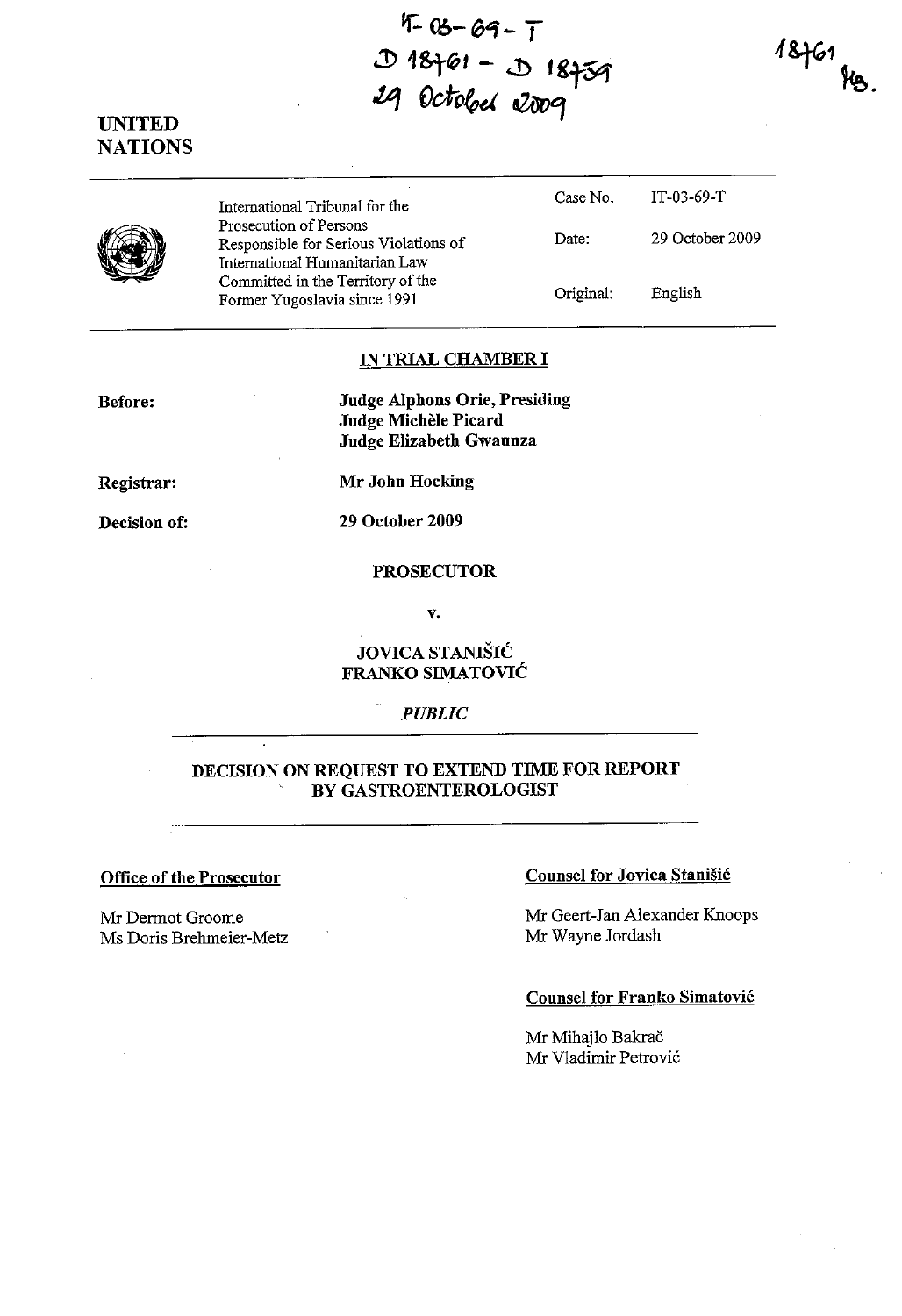TRIAL CHAMBER 1 of the International Tribunal for the Prosecution of Persons Responsible for Serious Violations of International Humanitarian Law Committed in the Territory of the Former Yugoslavia since 1991 ("Chamber");

BEING SEISED of the request communicated to the Chamber informally on 27 October 2009 for an extension of the time limit in which the gastroenterologist may file his report on Jovica Stanisié (the "Request" and "Accused", respectively);

NOTING the "Second Decision Amending Modalities for Trial" issued on 1 September 2009, in which the Chamber decided that "Mr Stanisié is to be examined at least once every eight weeks by a gastroenterologist who will report in writing to the Chamber on the Accused's medical condition after each examination"; $<sup>1</sup>$ </sup>

NOTING that the last examination of the Accused by a gastroenterologist was conducted by Dr Oldenburg on 2 September  $2009;^2$ 

NOTING therefore that a new gastroenterological examination should have been conducted no later than 28 October 2009 with a report submitted to the Chamber shortly thereafter;

NOTING that the Chamber was informed in the Request that neither appointed gastroenterologist was available to examine the Accused prior to 4 November 2009;

**CONSIDERING** that in light of the appointment of two independent expert gastroenterologists<sup>3</sup> and the low frequency of reporting, both Dr Siersema and Dr Oldenburg should, in the future, respect the time limits imposed by the Chamber;

CONSIDERING however that the extension of time sought in the Request is not unreasonable;

### FOR THE FOREGOING REASONS

HEREBY GRANTS the Request and ORDERS the next gastroenterologist's report to be submitted to the Chamber no later than 5 November 2009.

 $\mathbf{I}$ Second Decision Amending Modalities for Trial, 1 September 2009, Annex A, para. 3; see also Corrigendum to Second Decision Amending Modalities for Trial, 7 September 2009, para. l, Annex B, para. 3.

 $\overline{2}$ See Registry Submission of Expert Report, 10 September 2009.

 $\overline{\mathbf{3}}$ Registry Submission Pursuant to Rule 33(B) Concerning Expert Report, partly confidential, 26 June 2009, para. 3.